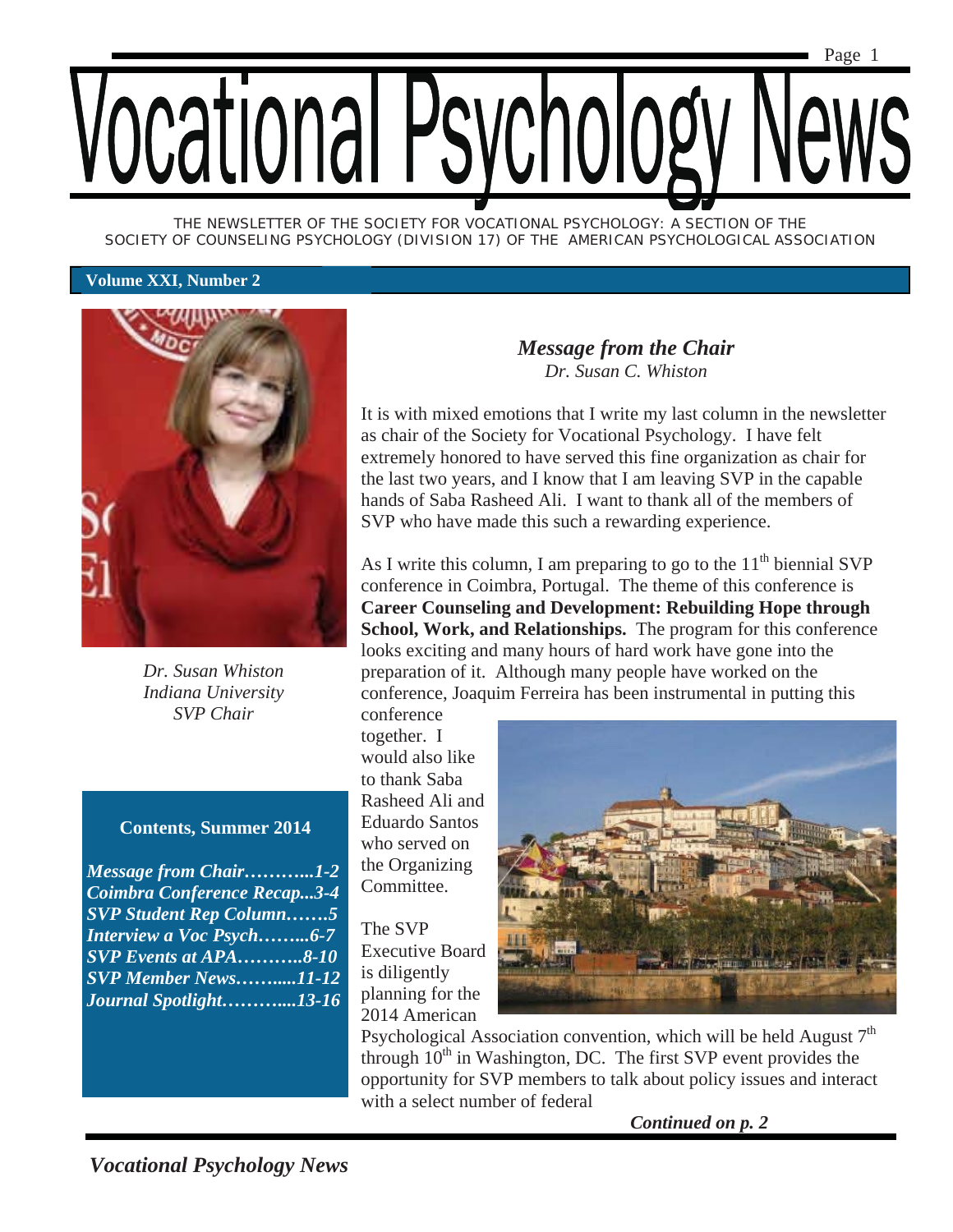Page 2

### *Continued from p. 1*

officers who are interested in career development. This meeting will be held *Thursday, August*  $7^{th}$  from *10:00 to 11:00* at the Mount Vernon Place United Methodist Church, which is the hospitality suite for the Society of Counseling Psychology. The Mount Vernon Place United Methodist Church is located at 900 Massachusetts Ave NW, UMC Fellowship Hall Washington DC 20001. The next SVP event will also be held at the Mount Vernon Place United Methodist Church and it will be our annual Conversation Hour, which will feature **Mary Sue Richardson**. The Conversation Hour will be from *11:00 to noon* on *Thursday, August 7th* and it promises to be both thought provoking and enjoyable*.* At *noon* on *Thursday*, please plan on joining other SVP members and students in a reception that will feature student posters. This reception will feature a light lunch and will be both mentally stimulating and gastronomically pleasing. At *1:00* on *Thursday*, SVP members will want to attend the Leona Tyler Award presentation by **Steve Brown.** Dr. Brown's presentation will be in the Convention Center, Room 159.

Also on *Thursday, August 7th* from *2:00 to 4:00* will be the SVP Business Meeting, which will be held at the Mount Vernon Place United Methodist Church. Besides addressing society business, we will honor SVP award recipients. The SVP Distinguished Achievement Award will be awarded to the eminent **Nadya Fouad**; whereas, the recipient of the SVP Early Career Professional Award is **Mindi Thompson**. Two students will be receiving the Society for Vocational Psychology 2014 Graduate Student Awards: **Hui Xu** from Arizona State University and **Xu Li** from the University of Maryland. Please join me in congratulating all of these worthy recipients.

On *Friday, August 8th*, there will be the SVP-sponsored symposium entitled *National Trends and Local Programs in Vocational Psychology — Unemployment, STEM, and Mental Health.* The symposium will be from 9:00 to 9:50 and will be in the Convention Center, Room 102B. The first paper will be presented by **David Blustein** and its title is **"**The Ongoing Unemployment Crisis: A Broad Perspective and Local Responses." This paper will be followed by a presentation entitled "STEM Initiatives and Vocational Psychology: National Trends and Local Examples" by **Angela Byars-Winston** and **Kimberly A. S. Howard.** The final paper of the symposium is "Mental Health Intervention in the Workplace: Practical and Conceptual Challenges" by **Donald G. Eggerth**. The discussant for this important symposium is **Ellen Hawley McWhirter**. In addition to the events and symposium listed above, there will be numerous other symposia and poster sessions presented by SVP members throughout the APA convention. For those of you attending APA, please check the convention program and plan on attending these informative sessions.

Please enjoy what remains of the summer and thank you again for the opportunity to serve as chair of SVP.



*Sue Whiston*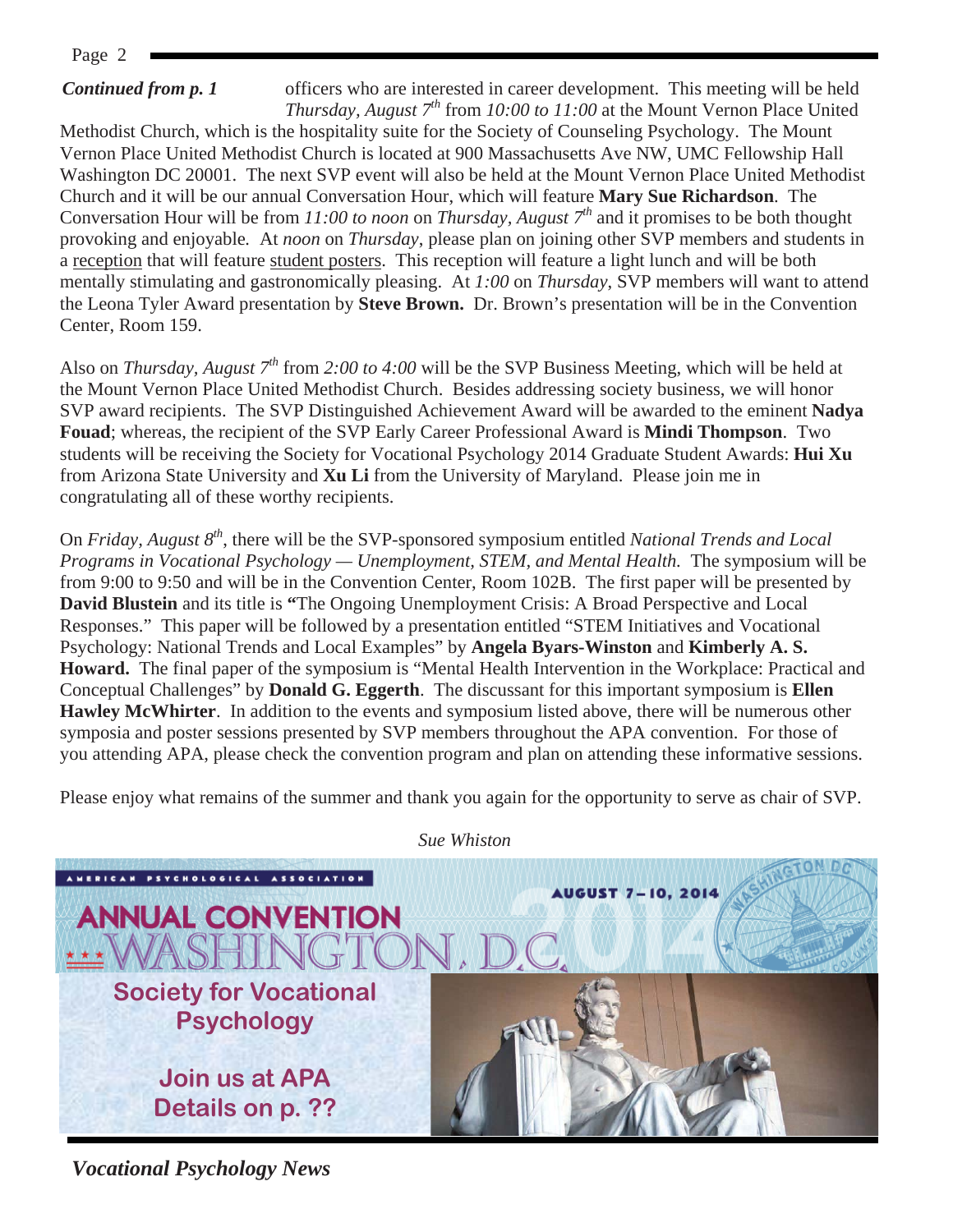



*Marie Hammond Associate Professor Tennessee Statue University* 

### The 11<sup>th</sup> Biennial Conference: Rebuilding Hope through School, **Work, and Relationships**

Page 3

Regardless of how one arrives in Coimbra, Portugal, one is greeted by a clear blue sky, friendly people, and incredible scenery. And so started the 11<sup>th</sup> Biennial Conference of the Society for Vocational Psychology. The University of Coimbra was the perfect setting for consideration of the impact of our field on people's lives. Located on one of the high points in the city, the Psychology Faculty building is part of one of the oldest continuously operating universities in the world, having been chartered in 1290. Climbing a cobblestone street leading up to the entrance, one steps into history made contemporary. Thick stone walls and high stone arches contrasted with the updated computer lab and smart classrooms, creating the perfect environment to ground conversations about the future and opportunities for our field.

After being welcomed by the Conference Steering Committee and adjourning to the second floor for a 20 poster session representing research efforts at 10 universities from Portugal, Spain, Italy and the

U.S., the participants were welcomed by the Psychology Faculty's student *Fado* group. This amazing group of Psychology students serenaded the conference participants with traditional *Coimbra Fado* music and costumes*. Coimbra Fado* is considered to be the more "classical" style of *Fado*, a Portuguese music genre, with origins reaching back through the 1800's. The students had beautiful voices, singing traditional songs as

well as several that they, themselves, composed. Following this wonderful performance, the conference participants paraded down the hill to *Cantina Reise* for a truly amazing four-course meal of Portuguese specialties and great conversation, lasting late into the evening.

Tuesday was filled with informative and cutting-edge discussions on Hope. David Blustein began the day by setting the context in which to consider Hope – a country of high unemployment and significant change. His discussion of the impact of agency and advocacy on hope was inspiring. Sue Whiston followed with an update on the progress of the proposed SVP Guidelines for addressing work and career in psychological practice. Kudos to Sue and the Taskforce members for the progress towards full approval – the guidelines have reached the public comment stage. There followed a series of conference sessions and symposia, separated by lunch which was taken in the Cloisters where one was able to have conversation, admire the amazing architecture, and enjoy the scenery. The conference sessions and symposia were grouped in threes and fours – forcing participants to make hard choices among the excellent presentations. Topics included societal impacts of employment and unemployment, career indecision and related issues, the career development

*Continued on p. 4*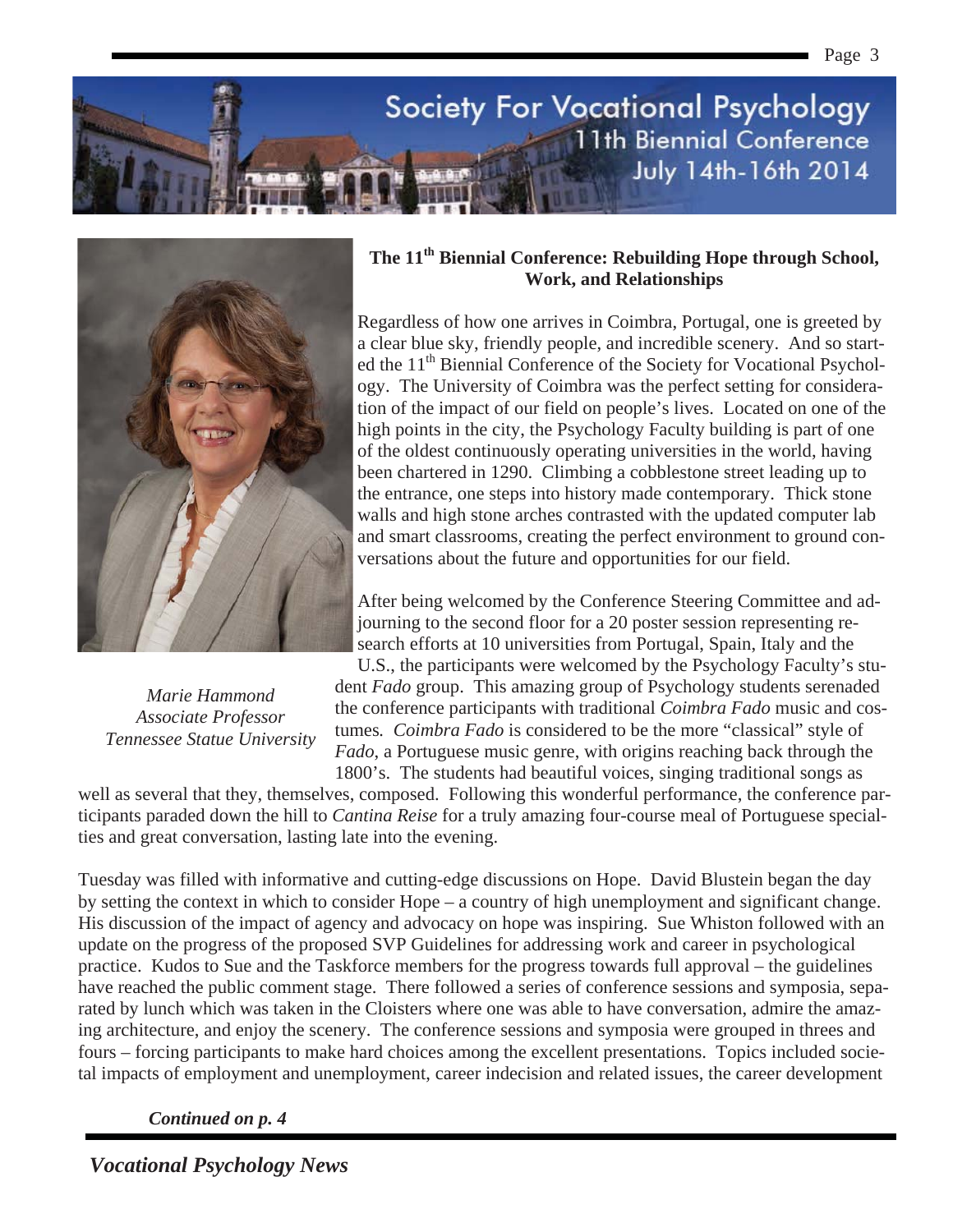# *Continued from p. 3*

of young adults, strengths & calling, lifespan career de-

velopment, and systems theory. The day ended with a walking tour of the University of Coimbra, its library, and museum. Each of the buildings and areas visited had their own appeal, however, the appeal of the ecologically forward-thinking use of bats to control the insects that would have destroyed centuries-old texts was pretty amazing.

The second day of the conference was equally as edifying and engaging as the first, starting with the symposia focusing on emerging areas of research, women's midlife career development, and the impact of identity on career development and readiness. Richard Haase's presentation on improving our interpretation of contrasts in linear models was particularly interesting and lucid. Four sessions rounded out the morning, covering a wide range of topics from funding sources through retirement. Lunch in the Cloisters was followed by the last four conference sessions. These sessions focused on student career development across the world. Finally, Steve Brown and Andrea Carr's presentation on the role of Hop in SCCT provided an enlightening discussion of the various conceptualizations of Hope and an analysis of its components.

The conference closed in typical Portuguese style with a

Coimbra Fado performance by one of the Psychology Faculty's alumni and his colleagues, as well as a second group dinner down at the *Cantina Reise*. Both the performance and the meal provided memories that will not soon be forgotten. Although the conference officially ended on Wednesday, Portugal and Coimbra had cast its spell, and participants roamed the city or travelled to other parts of Portugal to drink up the atmosphere and wonderful countryside. Thanks to the Organizing Committee (Sue Whiston, Saba Rasheed Ali, Joaquim A. Ferriera, & Eduardo R. Santos) and to the staff at the University of Coimbra's Psychology Faculty for such a marvelous setting for a wonderful conference.



*Vocational Psychology News* 

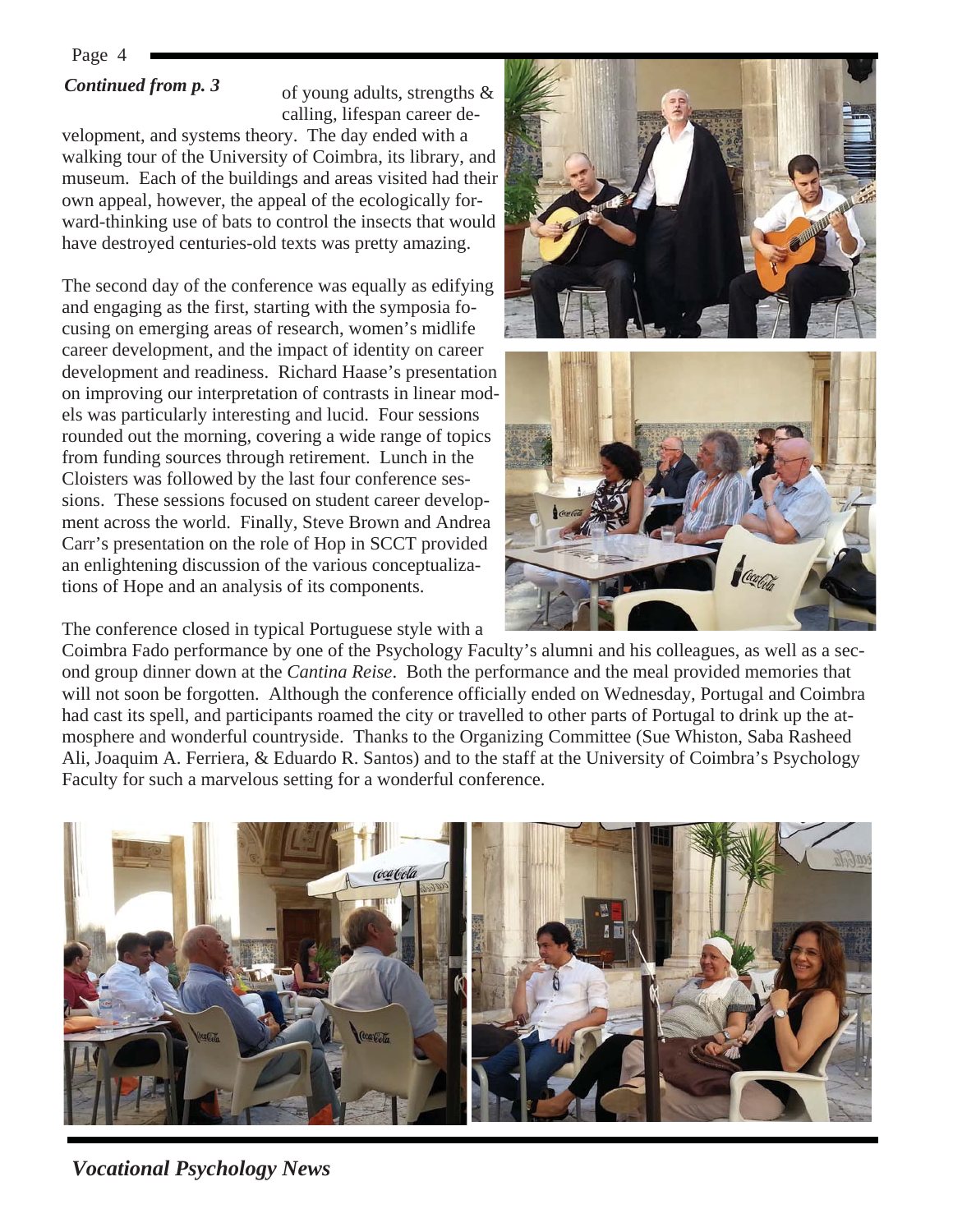# *Message from SVP Student Representatives*

*Brian Stevenson and Colleen McCarthy* 

Greetings to the members of the Society for Vocational Psychology! It has been great to see graduate student involvement in SVP activities.

We are excited for the upcoming APA convention in Washington D.C.! It is great to see the numerous graduate students participating in the SVP student poster session at the convention. We welcome and encourage everyone to come to the SVP student poster session while in Washington D.C. to see the wonderful research being done by SVP graduate students. It is great to see the continual research, work, and commitment SVP graduate students contribute to the field.

Also, the SVP  $11<sup>th</sup>$  Biennial Conference begins July  $14<sup>th</sup>$ -16<sup>th</sup>, 2014 at the University of Coimbra. The Conference will address the relationship between counseling and advocacy; as well as topics within vocational development and new ways to understand school, work, vocation, careers, and relationships.

Congratulations to Eleanor Castine on her appointment as the newest SVP student representative to the executive board! Welcome to the board, and thank you for your involvement and dedication to the field.

Finally, SVP saw a large increase in graduate student membership this year. We are very excited for the interest and commitment to vocational psychology. If you know of any graduate students interested in vocational or career-related psychology, please encourage them to join our society!



# **Winter 2015 Edition of Vocational Psychology News**

Send your news, notes, and newsletter articles as a word document attachment to: Kimberly Howard at: **khoward@bu.edu** 

> **Deadline for winter issue: 1/05/15**



*Brian Stevenson, M.A. University of California—Santa Barbara*



*Colleen McCarthy, M.A., University of Oregon*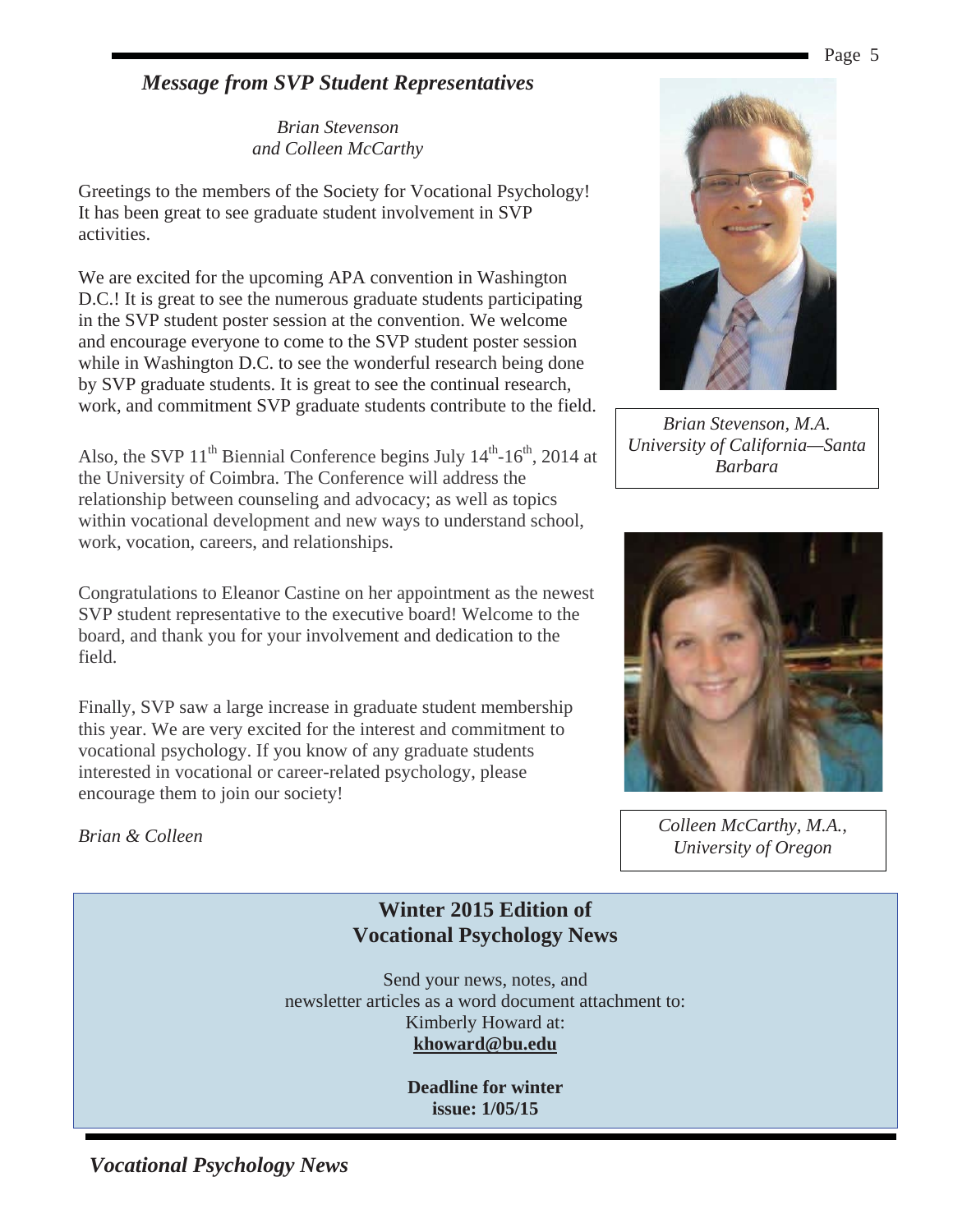

*Interview with a Vocational Psychologist: Ryan Duffty* 

> *Associate Professor University of Florida*

*How did you become interested in vocational psychology, and in particular, the role of calling in career?* 

At the start of my sophomore year at Boston College. I began working for David Blustein as his research assistant. It was all very happenstance. I

was randomly assigned to him my freshman year as a faculty adviser and later that year asked if he needed an assistant, which he didn't because he already had someone else. When I went into my sophomore year I asked again, and he took me on for a semester because his other person was studying abroad. Apparently even when she came back I ingratiated myself enough for him to keep me on board for the next two a half years. During this time David gave me the opportunity to be a facilitator in his Tools for Tomorrow program, which was a career intervention he ran for  $9<sup>th</sup>$  grade students in low income schools in Boston. I did this one day a week during my junior and senior year of college while being a member of his research team. My dad lost his job during this time too, and I got close to not being able to afford college. These personal and professional experiences pushed me to see the power of work in people's lives. Additionally, being at a catholic college I was exposed to a number of people and experiences that encouraged students to connect their spiritual and work lives. Although this wasn't necessarily my cup of tea, it pushed me to look in the literature for research on this topic, in particular research on work as a calling. Surprisingly there was almost nothing there. This got my curiosity juices going and as I left undergraduate and went to work with Bob Lent at Maryland, I was determined to do two things. One, I wanted to learn from Bob how to be a great researcher, given his amazing research productivity. Two, I wanted conduct my own research on the overlap of spirituality and work, and eventually by the end of graduate school I started to specifically hone in on calling as it seemed to be a "sexy" topic whenever I talked to anyone about it. Maryland gave me a great environment to boost my research career and I guess I haven't turned back since.

### *Could you provide a brief summary regarding your work on the nature of career calling?*

We generally conceptualize calling as, "a belief that one's career is a central part of a broader sense of purpose and meaning in life and is used to help others or advance the greater good in some fashion" (Duffy & Dik, 2013; p. 429). More simply, it is work that ties to one's meaning in life and is prosocial. Those two components are key. There is a bit of disagreement in the field in terms of where a calling originates – whether it occurs internally or externally - but that is for a much longer conversation. There are now probably more than 50 empirical studies showing feeling a calling is related to all sort of good things – career maturity, job satisfaction, life satisfaction, etc. What we have been doing a lot of recently is looking specifically at living a calling, finding that having a calling is good only insomuch as someone has the opportunity to live it out. This is a simple idea, but maybe our most important. A calling is a great thing to have, but only

*Continued on p. 7*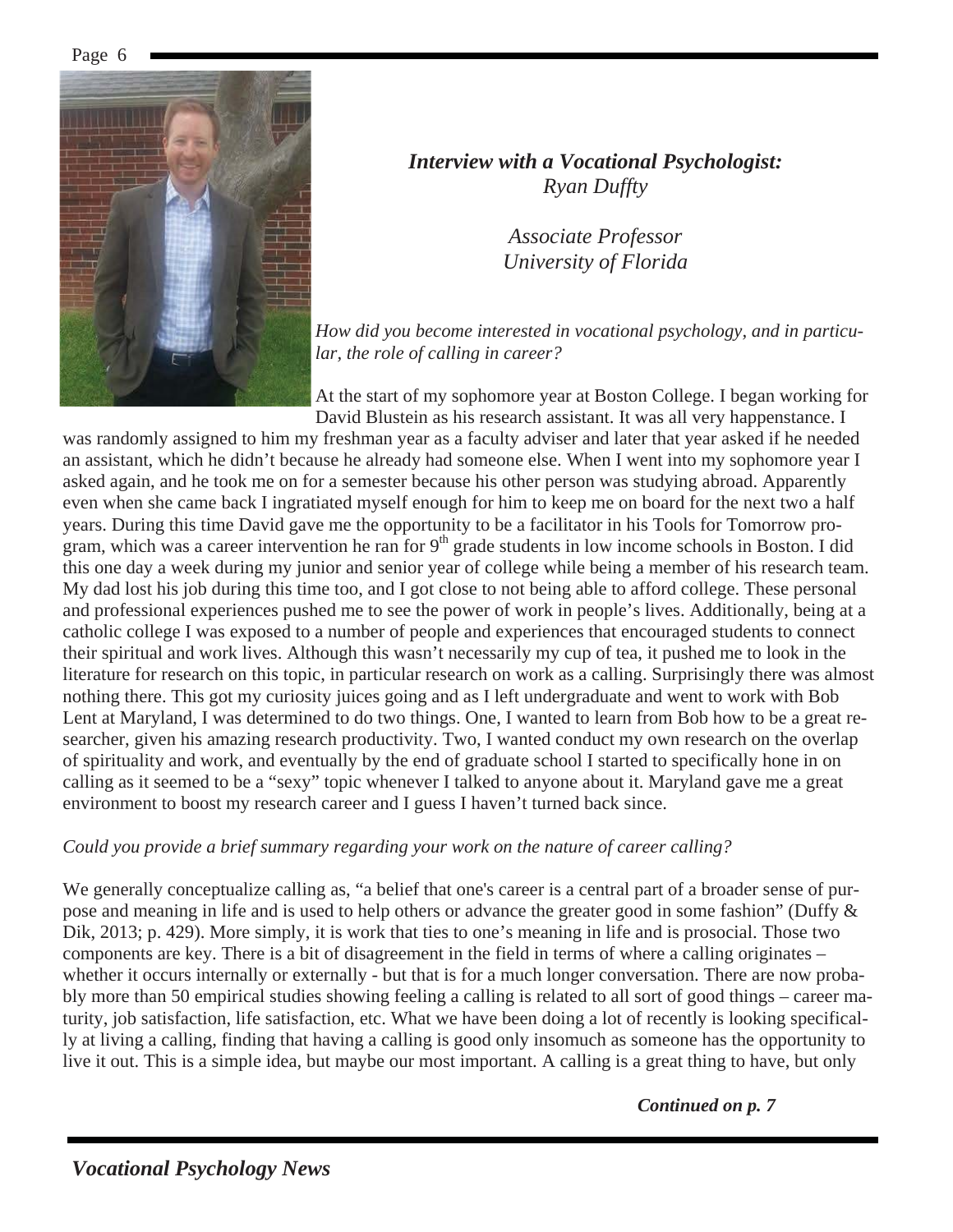## *Continued from p. 6*

so many people have the opportunity to actually live it out. This is where my research on calling overlaps with my research on work volition. Being able to live out a calling requires the volition to choose desired careers, and even after choices are it made it requires being in a work environment that is conducive to sustaining one's calling.

### *What projects are you working on now, and what plans do you have for projects in the future?*

My research team and collaborators are doing a lot of fun projects right now. We have a number papers in the review pipeline that have looked at how calling functions among specific populations – retired adults, the unemployed, physicians, medical students, individuals living in India. It's always exciting to see the nuances of this construct across different groups. We have also been collecting longitudinal data from two adult samples and one college student sample, examining how calling and work volition relate to work and well-being variables over time. These data are proving very valuable as we better understand whether calling and work volition are best positioned as predictor or outcome variables. Finally, over the next several years we plan to conduct more intervention studies to see whether or not calling and work volition can be bolstered in various ways. Ideally, maybe in 10 years, I would like to be at a place where the research I do is having a real impact on practice.

### *As the 2013 SVP Early Career Award Winner, what advice would you give to emerging scholars who are interested in developing a successful career in the field of vocational psychology?*

My students and I conducted a qualitative study with highly research productive counseling psychologists that came out last year that I feel paints a nice picture of how to be successful from an academic perspective. Building from that, and from my own experience, I would point to a few things. First, I think it's important to find a research topic that a) you are passionate about, b) is in a hot area of vocational psychology, and c) has the potential to have impact on the field. Without passion you will lose motivation; without working in a hot area it will be harder to publish; without impact no one will read or care about it even if it is published. Second, I think it is important to develop skills as early as you can. These include conceptualization skills (e.g., know research literature), implementation skills (e.g., being able to run studies start to finish), data analysis skills (e.g., proficient at SPSS, knowledge up to structural equation modeling), and writing skills. Once you are able to build skills in all of these areas you will be able to conduct your own research in an efficient manner and also be a great collaborator with other scholars. Cultivating these collaborative research relationships is my final piece of advice to having successful career. Collaboration is critical.

# **SVP LISTSERV**

Stay up-to-date on the latest SVP news and developments join the SVP Listserve!

Simply send an email to the listserv administrator, Alexandra Minieri, at allieminieri@gmail.com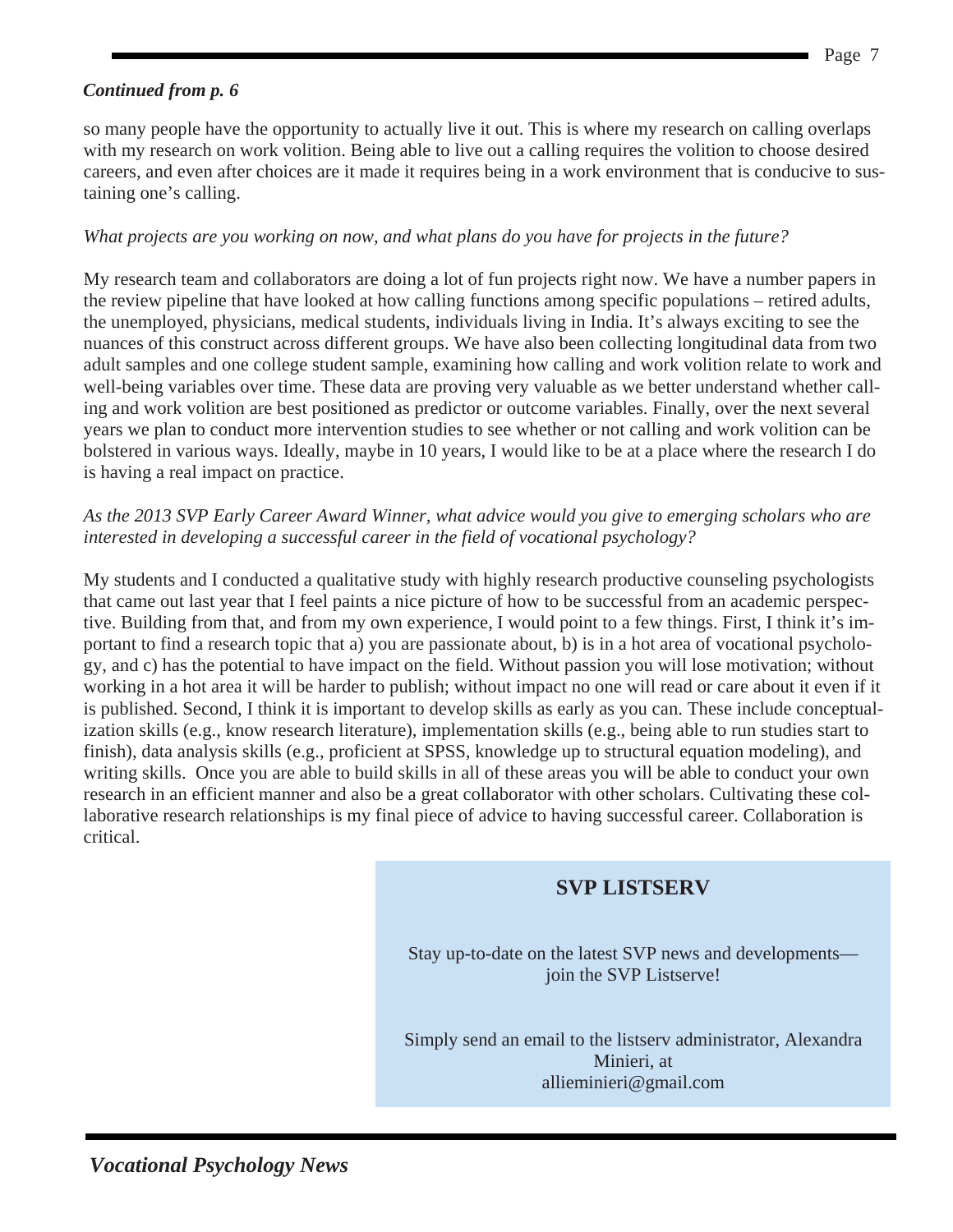

# **SVP & Vocational Psychology-Related Programming**

# **Thursday, August 7th**

10:00AM - 10:50AM Invited Address & Discussion: *Federal Government Use of Career Development Research* Mount Vernon Place United Methodist Church, Room B103

11:00AM - 11:50AM Conversation Hour: *Invited Address by Mary Sue Richardson*  Mount Vernon Place United Methodist Church, Fellowship Hall

12:00PM - 12:50PM *SVP Reception & Student Poster Session*  Mount Vernon Place United Methodist Church, Fellowship Hall

12:00PM - 12:50PM Symposium: *Career Counseling Reimagined---A Positive Psychology Approach to Vocations*  Convention Center, Room 149A

12:00PM - 12:50PM Paper Session: *Evaluation of a Vocational Workbook for Transition Age Youth With Serious Mental Health Conditions* Convention Center, Room 302

1:00PM - 1:50PM Leona Tyler Award: *Statistical Wizardry, Construct Proliferation, and Other Challenges to Our Science* by Steven Brown, PhD Convention Center, Room 159

1:00PM - 1:50PM Symposium: *A Skills Base to Connect Teaching to Workplace Readiness--- Promoting Career Flexibility and Utility* Convention Center, Room 204A

2:00PM - 2:50PM Poster Session: *Scale Development, Measurement, and Evaluation* Convention Center, Hall D & E

*Continued on p. 9* 

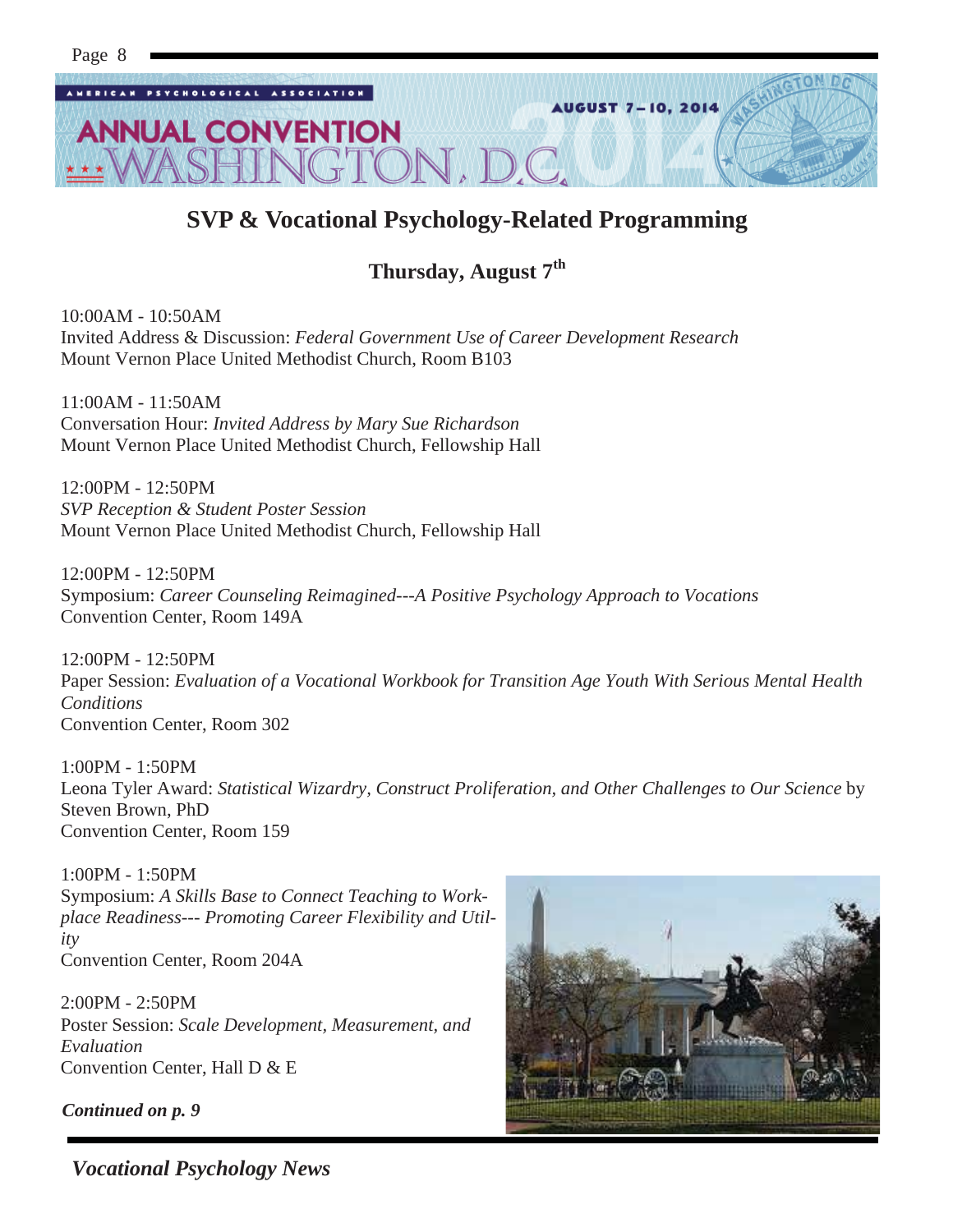

2:00PM - 3:50PM *SVP Business Meeting*  Mount Vernon Place United Methodist Church, Fellowship Hall

5:00PM - 5:50PM *SCP/CCPTP Poster Session and Social Hour*  Marriott Marquis Washington DC Hotel Liberty Salons L & M

# **Friday, August 8th**

9:00AM - 9:50AM SVP Symposium: *National Trends and Local Programs in Vocational Psychology--- Unemployment, STEM, and Mental Health* Convention Center, Room 102B

10:00AM - 10:50AM Poster Session: *Vocational and Career Development* Convention Center, Halls D & E

10:00AM - 10:50AM Symposium: *Vocational Rehabilitation for Formerly Incarcerated Veterans* Convention Center, Room 301

10:00AM - 11:50AM Conversation Hour: *NFL Professional Development---A Model for Career Transition for NFL Athletes: Sports Consulting* Convention Center, Room 146B

11:00AM - 11:50AM Discussion: *SAW Woman of the Year---The Joy of Juggling: The Ingredients for Work--Life Balance* by Libby Nutt Williams PhD Convention Center, Room 103A

4:00PM - 5:50PM *SCP Fellows Addresses*  Convention Center, Room 146A

4:00PM - 5:50PM *Division 17 Social Hour*  Renaissance Washington DC Hotel Grand Ballroom North

*Continued on p. 10*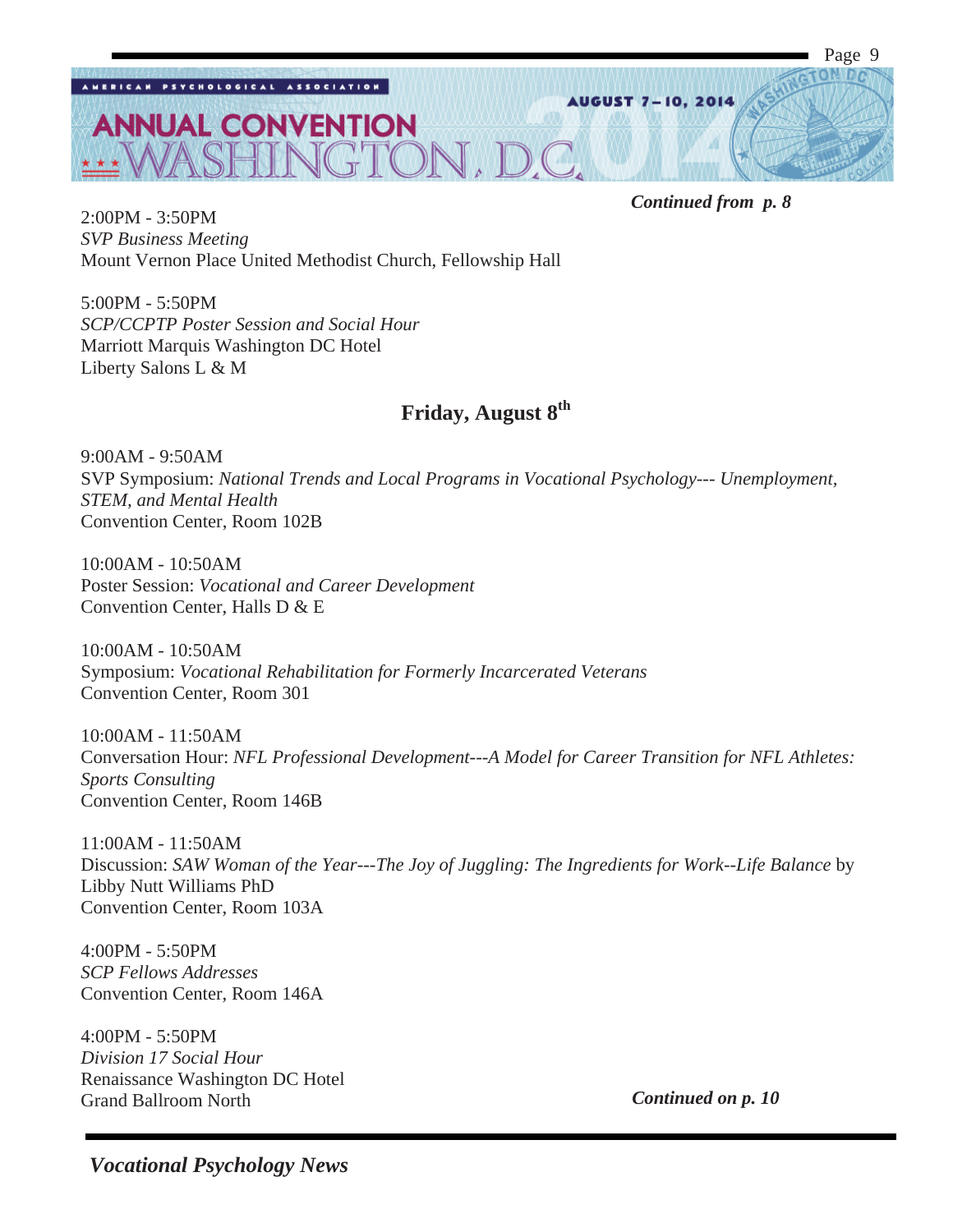

*Continued from p. 9* 

# **Saturday, August 9th**

10:00AM - 10:50AM Paper Session: *How to Use Federal Disability Law to Help Clients With Problems at Work* Convention Center, Room 203

2:00PM - 2:50PM Division 17 Presidential Address: *Conversations and Collaborations: So, What Has Really Changed?* by Sharon L. Bowman Renaissance Washington DC Hotel Renaissance Ballroom East

3:00PM - 3:50PM *Division 17 Business Meeting*  Renaissance Washington DC Hotel Renaissance Ballroom East

# **Sunday, August 10th**

10:00AM - 10:50AM Symposium: *Unconventional Career and Work Paths---Identity, Passion, and Authenticity in Work Happiness* Convention Center, East Overlook Room

11:00AM - 11:50AM Paper Session: *Stability of Vocational Interests Across Three Times of Measurement After Recent Spinal Cord Injury* Convention Center, Room 302

12:00PM - 12:50PM Symposium: *Occupational Engagement in Higher Education* Convention Center, Room 140B

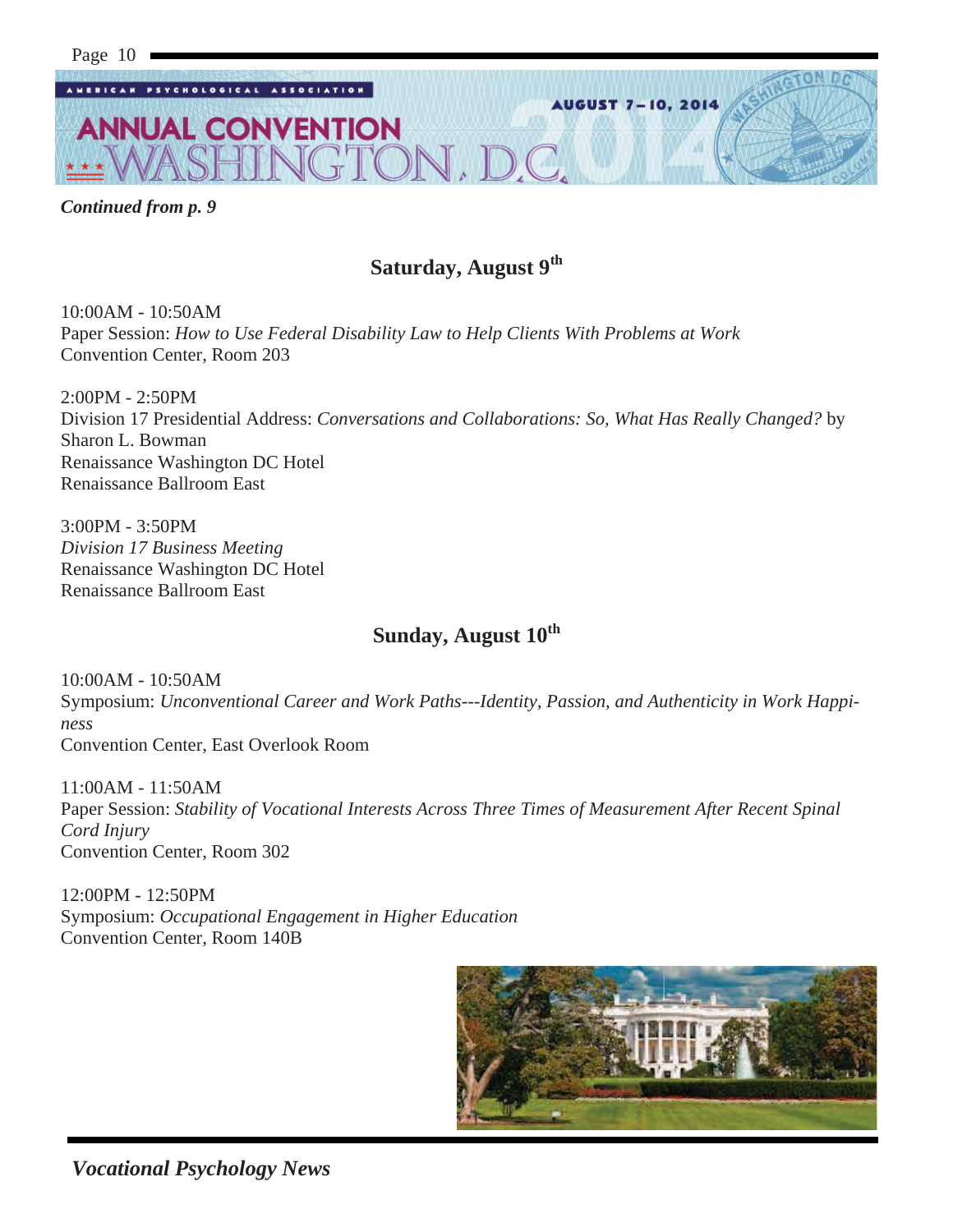

# **Newsmakers**

*Section Member News and Notes* 





# **Call for Papers: AJCD Special Issue on Systems Theory Framework**

To mark the 20th anniversary of the 1995 McMahon and Patton publication of the Systems Theory Framework (STF), the *Australian Journal of Career Development* (AJCD) will focus a special issue to the continued influence of the STF.

Authors are invited to submit conceptual, empirical, or practice-oriented manuscripts, written as case studies, standard articles, or brief research reports.

Authors considering submission of a PAB should consult the guidelines published in an Editorial of the journal (McIlveen, 2011). Journal's submission guidelines available at http://acd.sagepub.com. Deadline for submission is 1 November, 2014.

# **SVP Members Fred Vondracek and Erik Porfeli announce the publication of their new book** *A Living Systems Theory of Vocational Behavior and Development*

The *Living Systems Theory of Vocational Behavior and Development (LSVD)* explains and illustrates the processes by which individuals construct their work experiences, vocational pathways and career patterns through episodes of interaction with affordances they recognize within their contexts, and how counseling can facilitate those processes.

۵

The *LSVD* was created by combining the scientifically based systems theory that explicates the dynamics of all aspects of human functioning and development, called Humans as Self-Constructing Living Systems, with important ideas about vocational behavior and development. The resulting integrative theory represents the individual person as a dynamic, selfdirecting and self-constructing entity, i.e., a living system.

The *LSVD* was designed to be not just an integrative framework for the field of career development, but also to reconnect the field to related areas such as human resources and industrial-organizational psychology and to the range of human sciences that have already embraced a living systems theoretical model.

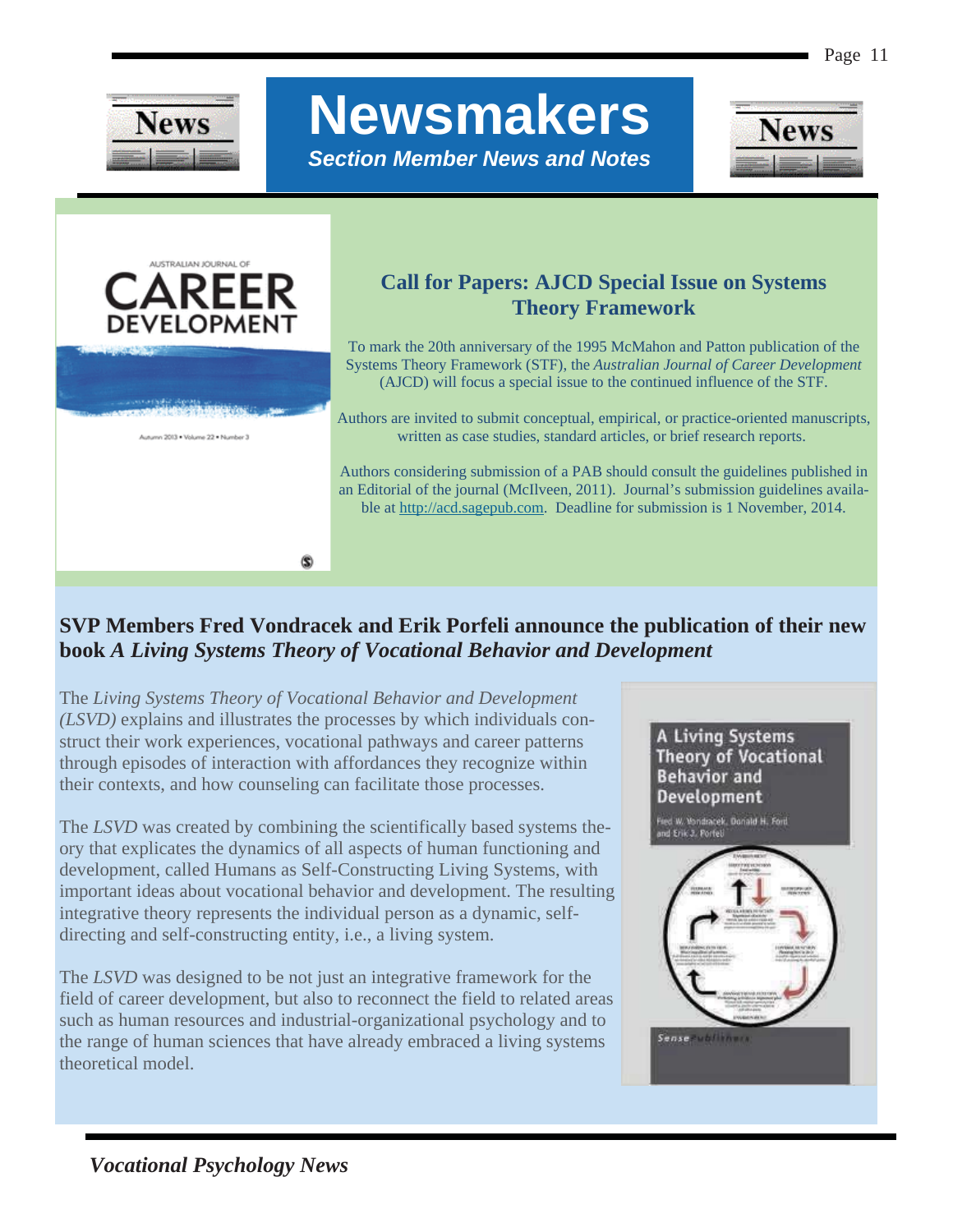

**Newsmakers**  *Section Member News and Notes* 





SVP Member **Richard Young** announces his new book: *Counseling and Action: Toward Life-Enhancing Work, Relationships, and Identity.* 

This book couples a timely update on the multiple roles of action in counseling with an action-based framework for enhancing progress between client and professional.

Grounded in the core concepts of contextual action theory as well as key aspects of counseling (e.g., identity, intentionality, emotion), the book explicates an approach that is responsive to client complexities and the larger social conditions that frame them. Expert-penned chapters apply theory to practice, illustrating levels of engagement in action as counselor and client negotiate goals and work toward their realization. And an especially useful section offers guidelines for intervening with specific populations and addressing particular issues.

### SVP Members **Mark Pope, Lisa Flores,** and **Patrick Rottinghaus** announce their new book *The Role of Values in Careers.*

This book provides practitioners, faculty, and researchers in vocational psychology and career counseling with a foundational tool to guide their work. This book focuses on the critical role that values play in a person's career, addressing values from a broad array of perspectives, including cultural and international perspectives, to illuminate the place of values within vocational psychology and career development.

Please join us in thanking Drs. Pope, Flores, and Rottinghaus for donating the royalties from this book to SVP!!!

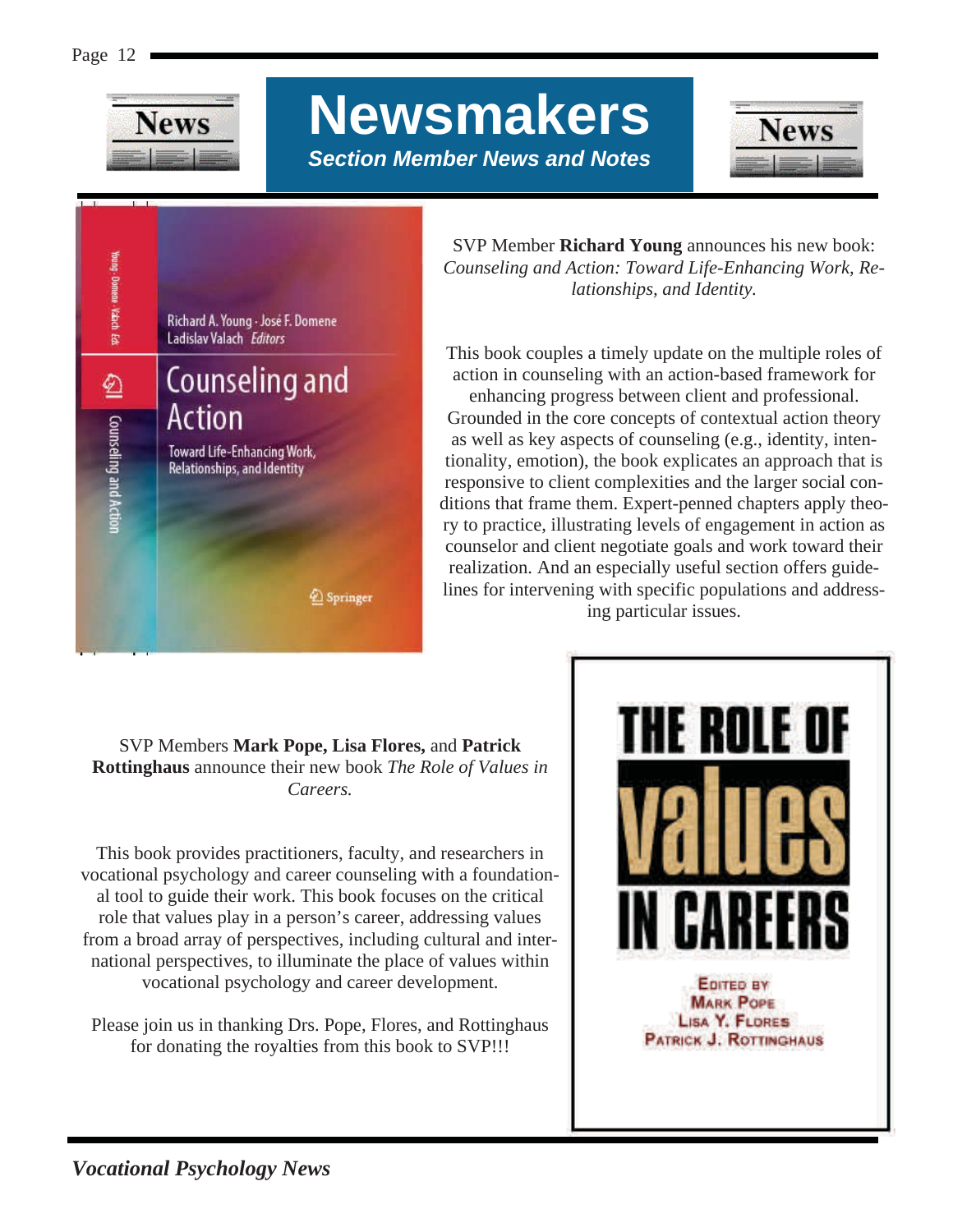Page 13

# **Journal Spotlight**

*Journal of Career Assessment* 



**Volume 22, Issue 4, 2014** 

*Examining Social Class and Work Meaning within the Psychology of Working Framework* by Blake A. Allan, Kelsey Autin, and Ryan D. Duffy

*Does the Source of a Calling Matter? External Summons, Destiny, and Perfect Fit* by Ryan D. Duffy, Blake A. Allan, Elizabeth M. Bott, and Bryan J. Dik

*The Career Engagement Scale: Development and Validation of a Measure of Proactive Career Behaviors* by Andreas Hirschi, Philipp Alexander Freund, and Anne Herrmann

*Personal and Contextual Variables Related to Work Hope among Underrepresented Undergraduate Students* by Mindi Thompson, Pa Her, and Rachel Nitzarim

*Getting Ahead through Flattery: Examining the Moderating Roles*  *of Organization-based Selfesteem and Political Skill in the Ingratiation-Promotability Relationship* by Hataya Sibunruang, Alessandra Capezio, and Simon Lloyd D. Restubog

*Parental Support and Underrepresented Students' Math/ Science Interests: The Mediating Role of Learning Experiences* by Patton O. Garriott, Lisa Y. Flores, Brinda Prabhakar, Elizabeth C. Mazzotta, Alana C. Liskov, and Jaclyn E. Shapiro

*Development and Evaluation of STEM Interest and Self-Efficacy Tests* by Diana I. Milner, John J. Horan, and Terence J. G. Tracey

*Relation of Environmental and Self Career Exploration with Career Decision-making Difficulties in Chinese Students* by Hui Xu, Zhi-Jin Hou, and Terence J. G. **Tracey** 

*Career Indecisiveness of Turkish High School Students: Associations with Personality Characteristics* by Kemal Öztemel

*The Impact of Work-Family Conflict on Late-Career Workers' Intentions to Continue Paid Employment: A Social Cognitive Career Theory Approach* by Patrick Raymund James M. Garcia, Michael Milkovits, and Prashant Bordia

*Profiling the Multiple Role Planning Attitudes of College Women*  by Frederick G. Lopez, Ryon C. McDermott, and Alia L. Fons-Scheyd

*Does Trait Emotional Intelligence* 

*Predict Early Career Success Better than General Mental Ability and Personality?* by José Manuel de Haro Garcia and Juan Luis Castejón

# **Volume 23, Issue 1, 2015**

*Five-Factor Model and Career Decision Making Difficulties: A Meta-Analysis* by Kelly M. Martincin and Graham B. Stead

*Career Compromise, Career Distress, and Perceptions of Employability: The Moderating Roles of Social Capital and Core Self-evaluations* by Peter A. Creed and Ruth-Eva Gagliardi

*Examining the Relationships among Self-efficacy, Coping, and Job Satisfaction Using Social Career Cognitive Theory: A SEM Analysis* by Yuhsuan Chang and Jodie K. Edwards

*Pursuing and Adjusting to Engineering Majors: A Qualitative Analysis* by Matthew J. Miller, Robert W. Lent, Robert H. Lim, Kayi Hui, Helena M. Martin, Matthew M. Jezzi, Nicole A. Bryan, Marylee M. Morrison, Paige E. Smith, Bevlee Watford, Gregory Wilkins, and Kevin Williams

*Measuring the Advising Alliance for Female Graduate Students in Science and Engineering: An Emerging Structure* by Dominic R. Primé, Bianca L. Berstein, Kerrie G. Wilkins, and Jennifer M. Bekkie

*Development and Validation of the Vocational Identity Measure*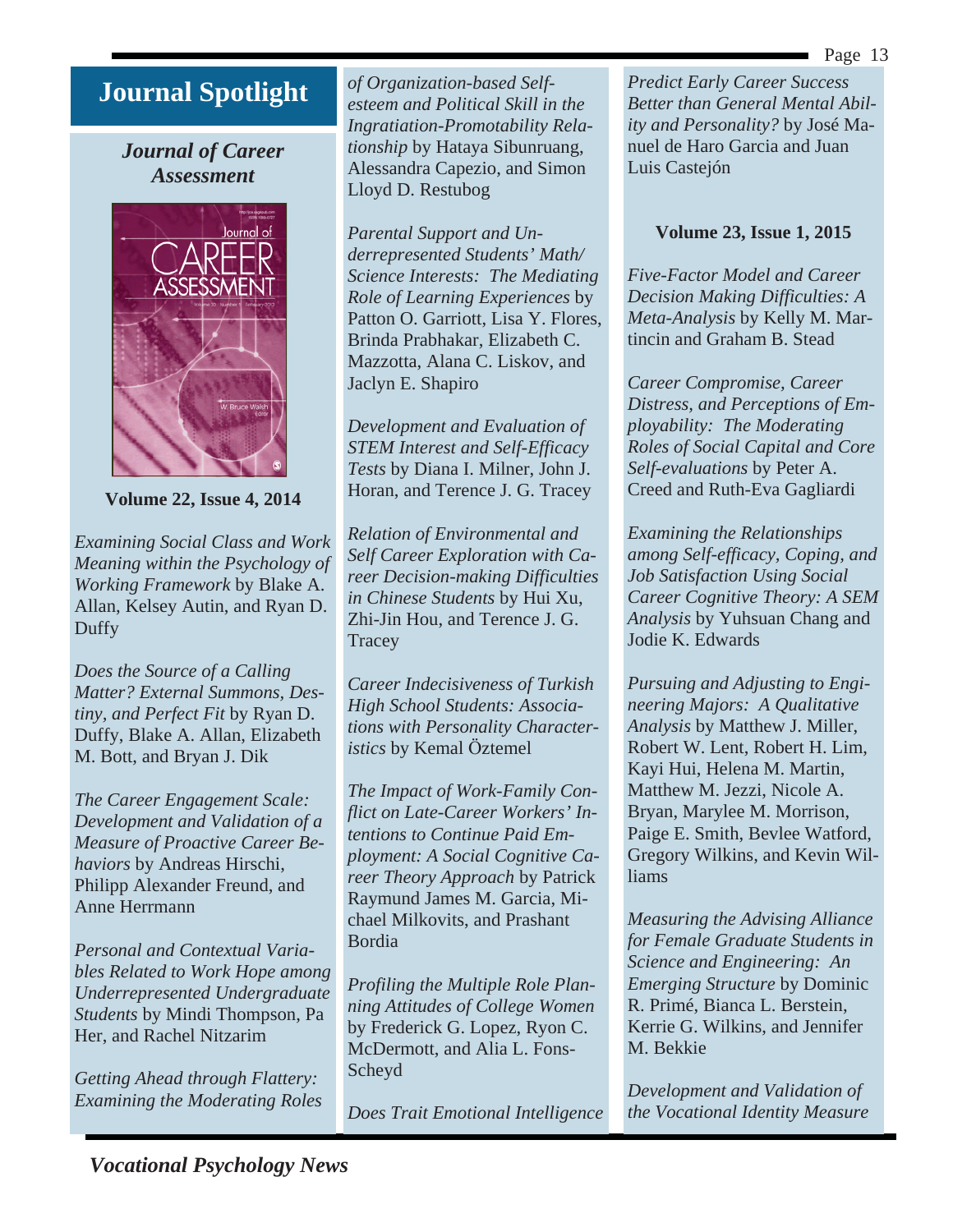by Arpana Gupta, Sinhui Chong, and Frederick T. L. Leong

*The Development and Initial Validation of a Career Calling Scale for Emerging Adults* by Anna Praskova, Peter A. Creed, and Michelle Hood

*The Occupational Engagement Scale-Student: Development and Initial Validation* by Daniel W. Cox, Thomas S. Krieshok, Abby L. Bjornsen, and Bruno D. Zumbo

*The Work Cognition Inventory (WCI-R): Initial Evidence of Construct Validity for the Revised Form* by Kim Nimon and Drea Zigarmi

*Multiple Roles, Role Satisfaction and Sense of Meaning in Life: An Extended Examination of Role Enrichment Theory* by Liat Kulik, Sagit Levin, and Gabriel Liberman

*Volunteering and Reemployment Status in Unemployed Emerging Adults: A Time-Worthy Investment?* by Varda Konstam, Sara Tomek, Selda Celen-Demirtas, and Kay Sweeney

*A Case of Mistaken Identity? Latent Profiles in Vocational Interests* by Matthew J. W. McLarnon, Julie J. Carswell, and Travis J. Schneider

# **Career Development Quarterly**



### **Volume 62, Number 3, 2014**

*Contributions of Family Factors to Career Readiness: A Cross-Cultural Comparison* by Weiqiao Fan, Fanny M. Cheung, Frederick T. L. Leong, and Shu Fai Cheung

*Self-Construal, Career Decision Self-Efficacy, and Perceived Barriers Predict Mexican American Women's Life Satisfaction* by Brandy Piña-Watson, Natalia Jimenez, and Lizette Ojeda

*The Self-Directed Search as a Stand-Alone Intervention with College Students* by Erica L. Behrens and Margaret M. Nauta

*Construction and Initial Validation of the Planned Happenstance Career Inventory* by Boram Kim, Sun Hwa Jung, Sun Hee Jang, Bohyun Lee, Eunjeong Rhee, Soo Hyun Cho, and Sang Min Lee

*A Framework for Promoting Women's Career Intentionality and* 

### *Work-Life Integration* by Megan Hyland Tajlili

*Childhood Career Development in Mainland China: A Research and Practice Agenda* by Jianwei Liu, Mary McMahon, and Mark Watson

### **Volume 62, Number 4, 2014**

*Annual Review: A Content Analysis of Career Development Theory, Research, and Practice – 2013* by James P. Sampson, Jr., Pei-Chun Hou, Julia F. Kronholz, V. Casey Dozier, Mary-Catherine McClain, Mary Buzzetta, Elizabeth K. Pawley, Jane T. Finklea, Gary W. Peterson, Janet G. Lenz, Robert C. Reardon, Debra S. Osborn, Seth C. W. Hayden, Gloria P. Colvin, Emily L. Kennelly

*The Career Development Quarterly: A 22-Year Publication Pattern Meta-Study* by Stephanie A. Crockett, Rebekah Byrd, and Bradley T. Erford

*Toward a Framework for Multicultural STEM-Focused Career Interventions* by Angela Byars-Winston

*Coming Out and Job Satisfaction: A Moderated-Mediation Model* by Gabriele Prati and Luca Pietrantoni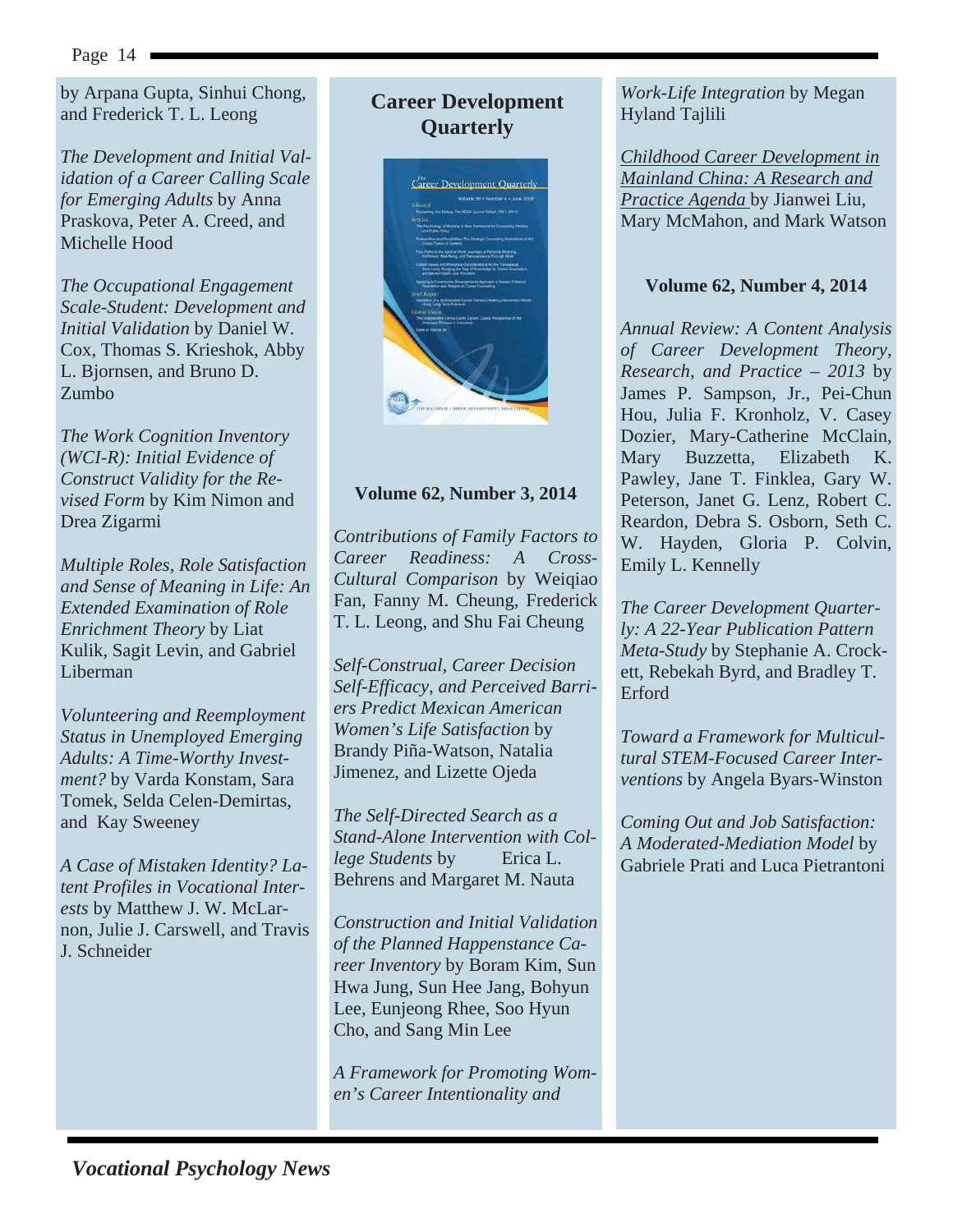# *Australian Journal of Career Development*



## **Volume 23, Number 2, 2014**

*Unemployment in Military Spouses: An Examination of the Latent and Manifest Benefits, Quality of Life, and Psychological Wellbeing* by Nicole Trewick and Juanita Muller

*Understanding Australian Ethnic Minority Artists' Careers* by Huong Le, Uma Jogulu and Ruth Rentschler

*The Extended Context of Career: Families Negotiating Education and Career Decisions* by Wendy Patton, Catherine Doherty and Paul Shield

*Career Development in Higher Education Through Group Mentoring: A Case Study of Desirable Attributes and Perceptions of a Current Programme* by Raechel Johns and Justine McNamara

*Revised Expected Outcomes: Essential for Attracting Tasmanian*  *Students to Careers in Agricultural Science* by Lydia R Turner and Cherie M Hawkins

*The Effect of Distributing Tailored Careers E-newsletters on Students' Early Career-Related Confidence: A Pilot Study* by Mita Das, Mark Do and Eva Chan

*The Impact of Disability Status on Education and Work in Australia*  by James Athanasou

# **Journal of Vocational Behavior**



### **Volume 84, Issue 3, 2014**

*Deciding Whether to Work after Retirement: The Role of the Psychological Experience of Aging* by Ulrike Fasbender, Jürgen Deller, Mo Wang & Brenton M. Wiernik

*Prior and Future Withdrawal and Performance: A Meta-analysis of Their Telations in Panel S\tudies*  by Brian W. Swider, Ryan D. Zimmerman

*An Enhanced Examination of Holland's Consistency and Differentiation Hypotheses* by Terence J.G. Tracey, Bart Wille, Michael R. Durr II, Filip De Fruyt

*Work Attitudes, Career Success and Health: Evidence from China*  by Marcello Russo, Liang Guo, Yehuda Baruch

*The Career Adapt-Abilities Scale in Macau: Psychometric characteristics and construct validity* by Hsiu-Lan Shelley Tien, Sieh-Hwa Lin, Pei-Jung Hsieh, Shuh-Ren Jin

*Social cognitive predictors of wellbeing in African college students* by Robert W. Lent, Maria do Céu Taveira, Joana Carneiro Pinto, Ana Daniela Silva, Ángeles Blanco, Susana Faria, Arminda Manuela Gonçalves

*An investigation of African-American women's prestige domain interests and choice goals using Social Cognitive Career Theory* by Taneisha S. Scheuermann, David M. Tokar, Rosalie J. Hall

*Developmental climate: A crosslevel analysis of voluntary turnover and job performance* by Hannah B. Spell, Lillian T. Eby, Robert J. Vandenberg

*Dynamics of the relationships among work and family resource gain and loss, enrichment, and conflict over time* by Zheng Chen, Gary N. Powell, WanTian Cui

*Work style preferences among medical specialties* by Nicole J. Borges, Suzanne Savickas

*(*